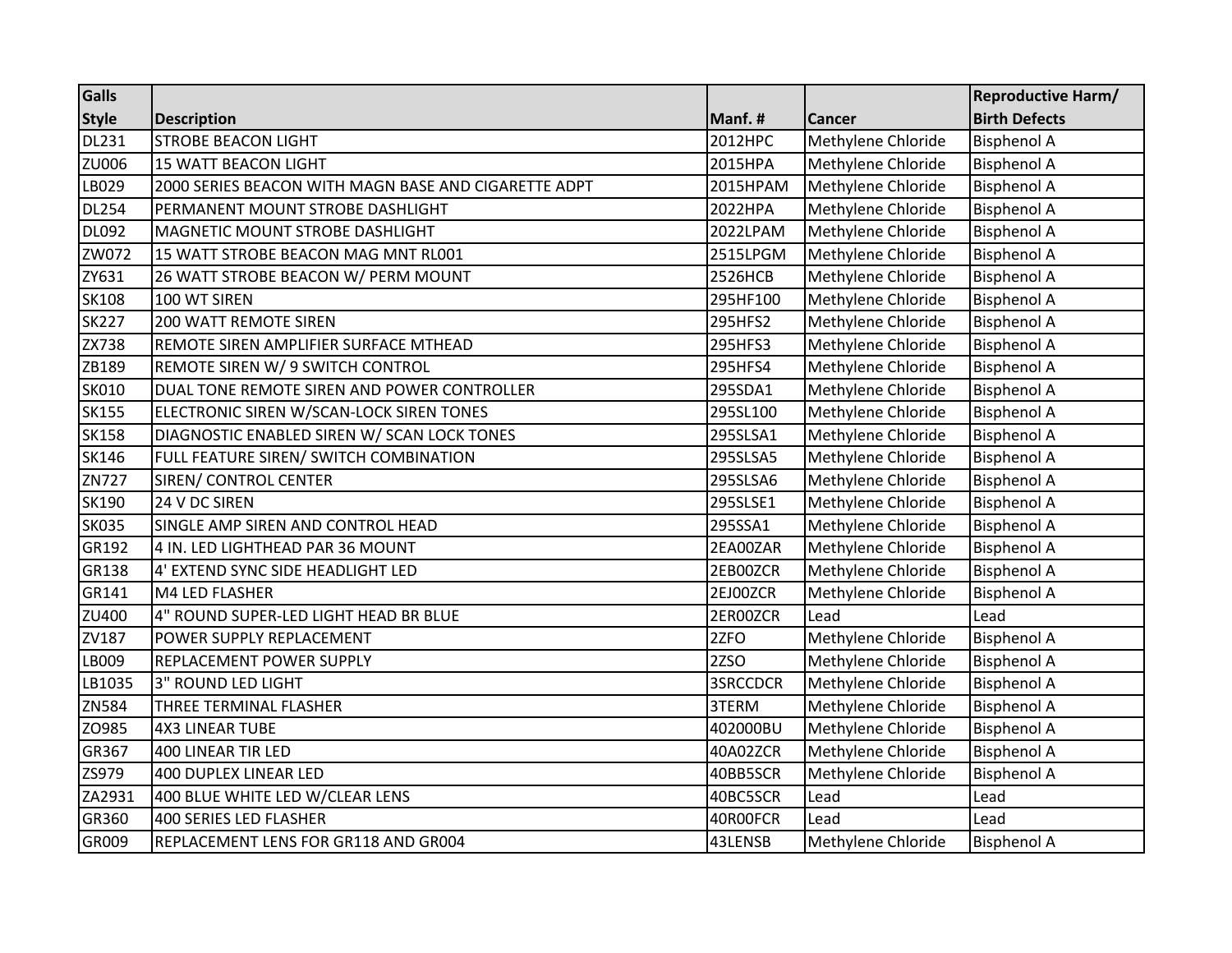| LB028         | <b>CLEAR CORNER LED</b>                               | 45CLC          | Lead               | Lead               |
|---------------|-------------------------------------------------------|----------------|--------------------|--------------------|
| ZG439         | 4ECAPSC ADVANTEDGE ENDCAP WITH CUTOUT                 | <b>4ECAPSC</b> | Methylene Chloride | <b>Bisphenol A</b> |
| ZP093         | 4ECTUBE 400 SERIES HALO/STROBE ASSEBLY                | <b>4ECTUBE</b> | Methylene Chloride | <b>Bisphenol A</b> |
| <b>BU037</b>  | REPLACEMENT INBOARD STROBE TUBE FOR 9M LIGHTBARS      | <b>4ELTUBE</b> | Methylene Chloride | <b>Bisphenol A</b> |
| ZA2544        | 4GSBRG1 REMOTE GRILLE/DECK STROBES                    | 4GSBBG1        | Methylene Chloride | <b>Bisphenol A</b> |
| <b>BU166</b>  | REPL FLASHTUBE FOR LFL, DASHMISER, MIRROBEAM, DR033TA | 500LTUBE       | Methylene Chloride | <b>Bisphenol A</b> |
| ZN610         | 502000RU 500 SERIES STROBE HEAD                       | 502000AU       | Methylene Chloride | <b>Bisphenol A</b> |
| ZA439         | 50 500 LED FLASHER AMBER                              | 50A00FAR       | Methylene Chloride | <b>Bisphenol A</b> |
| GR400         | 500 SERIES SUPER LINEAR LED                           | 50A02ZAR       | Methylene Chloride | <b>Bisphenol A</b> |
| ZP168         | 500 SERIES TIR/6 LED SYNC                             | 50A03ZAR       | Methylene Chloride | <b>Bisphenol A</b> |
| ZV249         | 500 SERIES LINEAR SUPER LED LIGHTHEADS                | 50B02ZCR       | Methylene Chloride | <b>Bisphenol A</b> |
| GR026         | 500 SERIES TIR6 SUPER LED                             | 50B03ZBR       | Methylene Chloride | <b>Bisphenol A</b> |
| ZN683         | <b>RED LED LIGHT</b>                                  | 50R00FRR       | Methylene Chloride | <b>Bisphenol A</b> |
| GR082         | <b>500 LED BRAKE LIGHT</b>                            | 50R00XRR       | Methylene Chloride | <b>Bisphenol A</b> |
| <b>VE1365</b> | 500 SER LIN 8 REMOTE, RED/RED                         | 50R020RR       | Methylene Chloride | <b>Bisphenol A</b> |
| GR080         | 500 LINZ LED FLASHER                                  | 50RB2ZCR       | Methylene Chloride | <b>Bisphenol A</b> |
| ZR643         | <b>BLACK SURFACE MOUNT ADAPTER</b>                    | 52SMAB         | Methylene Chloride | <b>Bisphenol A</b> |
| ZO355         | <b>STROBE BULB</b>                                    | 58L4TUBE       | Methylene Chloride | <b>Bisphenol A</b> |
| GR170         | <b>LED FLASHERS</b>                                   | 5GROOFCR       | Methylene Chloride | <b>Bisphenol A</b> |
| <b>BU011</b>  | <b>600 LINEAR STROBE</b>                              | 602000RR       | Methylene Chloride | <b>Bisphenol A</b> |
| ZA2527        | 600 LED ARROW - AMBER                                 | 60A00TAR       | Methylene Chloride | <b>Bisphenol A</b> |
| ZJ561         | 600 SERIES SUPER LED                                  | 60A02FAR       | Methylene Chloride | <b>Bisphenol A</b> |
| ZA2528        | 600 LINEAR SUPER-LED FLASHER B/R                      | 60BR6FCR       | Methylene Chloride | <b>Bisphenol A</b> |
| LB1036        | 600 SERIES LED BACKUP                                 | 60C00VCR       | Methylene Chloride | <b>Bisphenol A</b> |
| <b>FS015</b>  | INTERIOR/BACK-UP LIGHT MAXIMUM INTENSITY              | 60C00WCR       | Methylene Chloride | <b>Bisphenol A</b> |
| <b>DL037</b>  | <b>600 LED FLASHER</b>                                | 60R00FRR       | Methylene Chloride | <b>Bisphenol A</b> |
| ZP036         | LED LIGHTS 600 SERIES                                 | 60RC6FCR       | Methylene Chloride | <b>Bisphenol A</b> |
| ZL572         | REPLACEMENT 6E LINEAR STROBE                          | 6ELTUBE        | Methylene Chloride | <b>Bisphenol A</b> |
| ZR659         | 600 LINEAR REFLECTOR ASSEMBLY W/CON                   | 6ELTUBWD       | Methylene Chloride | <b>Bisphenol A</b> |
| ZO334         | 700 SERIES STROBE DEUTSCH AMB                         | 702000AD       | Methylene Chloride | <b>Bisphenol A</b> |
| ZP087         | 700 LINEAR STROBE                                     | 702000RU       | Methylene Chloride | <b>Bisphenol A</b> |
| ZO992         | 700 SERIES LED LIGHTHEAD                              | 70B00FBR       | Methylene Chloride | <b>Bisphenol A</b> |
| ZX785         | 700 SERIES SUPER LED                                  | 70B02FBR       | Methylene Chloride | <b>Bisphenol A</b> |
| ZX293         | 700 SERIES SUPERLED RED LED CLR LENS                  | 70B02FCR       | Methylene Chloride | <b>Bisphenol A</b> |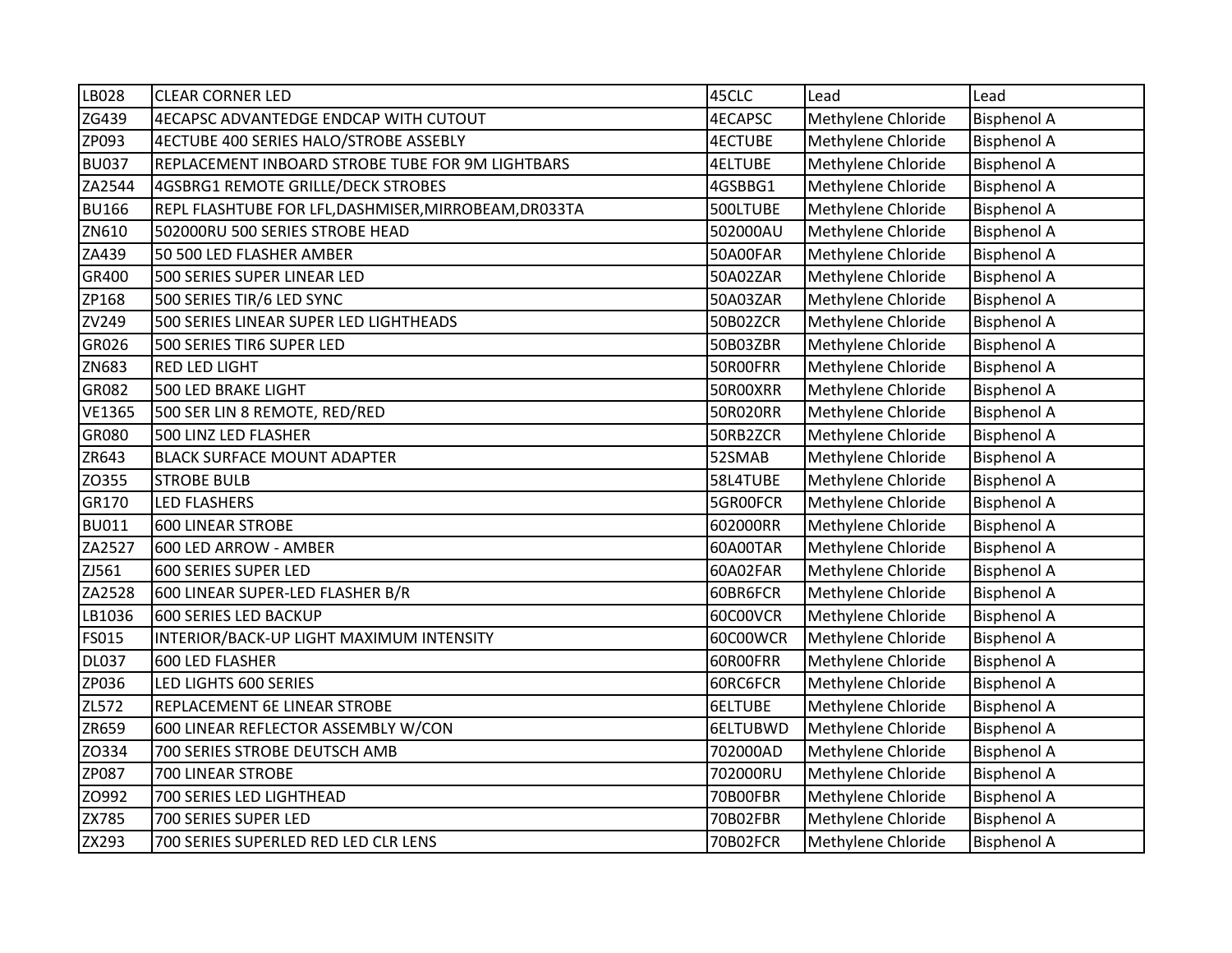| GR151         | 700 SERIES SUPER LED LIGHTHEAD           | 70BR6FCR       | Lead               | Lead               |
|---------------|------------------------------------------|----------------|--------------------|--------------------|
| ZU010         | 700 SERIES HALOGEN                       | 70F000RR       | Lead               | Lead               |
| GR167         | 700 SERIES SUPER- LED LIGHTHEADS         | 70R00FRR       | Methylene Chloride | <b>Bisphenol A</b> |
| ZX027         | 700 SUPER LED STEADY RED                 | 70R02SCR       | Methylene Chloride | <b>Bisphenol A</b> |
| ZX292         | 700 SUPER LED FLASHER R/C                | 70RC6FCR       | Methylene Chloride | <b>Bisphenol A</b> |
| <b>ZK866</b>  | LINEAR EF ASSEMBLY                       | <b>7ELTUBE</b> | Methylene Chloride | <b>Bisphenol A</b> |
| ZF998         | PIPE MOUNT 800C LIGHT                    | 800DHSP        | Methylene Chloride | <b>Bisphenol A</b> |
| ZX734         | 800D LOW BLUE W/POLE                     | 800DLBX        | Methylene Chloride | <b>Bisphenol A</b> |
| ZJ753         | SERIES SURFACE MT DIRECTION LHT          | 810CA0ZR       | Methylene Chloride | <b>Bisphenol A</b> |
| ZY157         | FLUSH MNT REFECTOR ASSY                  | 81L4TUBE       | Methylene Chloride | <b>Bisphenol A</b> |
| LB065         | <b>48IN 4 STROBE LIGHTBAR</b>            | 9004520        | Methylene Chloride | <b>Bisphenol A</b> |
| ZA1509        | 900 STROBE LIGHT ASSEMBLY                | 901000RR       | Methylene Chloride | <b>Bisphenol A</b> |
| GR169         | <b>SUPER LED LIGHTHEAD</b>               | 90BB5FCR       | Methylene Chloride | <b>Bisphenol A</b> |
| ZR847         | <b>GRADIENT OPTI-SCENE LIGHT</b>         | 90E000ZR       | Methylene Chloride | <b>Bisphenol A</b> |
| ZU479         | 900 SERIES HALOGEN LIGHTHEAD             | 90F000RR       | Methylene Chloride | <b>Bisphenol A</b> |
| ZY203         | 900 LIN SUPERLED FLASH R/A/C             | 90RA5FCR       | Methylene Chloride | <b>Bisphenol A</b> |
| GR149         | 900 SERIES SUPER LED LIGHTHEAD           | 90RB5FCR       | Methylene Chloride | <b>Bisphenol A</b> |
| ZA2538        | 900 LINEAR SUPER-LED FLASH               | 90RC5FCR       | Methylene Chloride | <b>Bisphenol A</b> |
| LB602         | 900 LINEAR SUPER LED LIGHTBAR            | 90RR5FRR       | Methylene Chloride | <b>Bisphenol A</b> |
| LB331         | <b>STROBE LIGHTBAR</b>                   | 94048000       | Methylene Chloride | <b>Bisphenol A</b> |
| LB030         | MINIEDGE WITH                            | 94MEDGEM       | Methylene Chloride | <b>Bisphenol A</b> |
| LB146         | 10 HEAD 9620 EDGE STANDARD               | 96208000       | Methylene Chloride | <b>Bisphenol A</b> |
| LB144         | 12 HEAD 9622 EDGE STANDARD               | 96222000       | Methylene Chloride | <b>Bisphenol A</b> |
| ZP013         | REPLACEMENT EDGE PLAIN ENDCAP            | 9ECAPA         | Methylene Chloride | <b>Bisphenol A</b> |
| ZP014         | REPLACEMENT EDGE CUTOUT ENDCAP           | 9ECAPAC        | Methylene Chloride | <b>Bisphenol A</b> |
| LB175         | REPLACEMENT EDGE CUTOUT ENDCAP           | <b>9ECAPBC</b> | Methylene Chloride | <b>Bisphenol A</b> |
| LB456         | <b>END CAP</b>                           | 9LCAPA         | Methylene Chloride | <b>Bisphenol A</b> |
| ZV484         | CLEAR OPTIC LFL LENS 15.80INCHES         | <b>9LLENSB</b> | Methylene Chloride | <b>Bisphenol A</b> |
| LB432B        | <b>TOWMANS EDGE WRECKER BAR</b>          | 9M140W00       | Methylene Chloride | <b>Bisphenol A</b> |
| LB539B        | 4 STROBE LIGHTBAR                        | 9M142000       | Lead               | Lead               |
| <b>LB540B</b> | 4 STROBE LIGHTBAR TAKEDOWNS/R FLASHERS   | 9M142G01       | Methylene Chloride | <b>Bisphenol A</b> |
| LB541B        | 4 STROBE W/6 LAMP TA AND FRONT FLASHERS  | 9M142G02       | Methylene Chloride | <b>Bisphenol A</b> |
| LB385B        | <b>8 STROBE LIGHTBAR</b>                 | 9M282SP1       | Methylene Chloride | <b>Bisphenol A</b> |
| LB543B        | 12 STROBE TAKEDOWNS/ALLEYS/REAR FLASHERS | 9M322G04       | Methylene Chloride | <b>Bisphenol A</b> |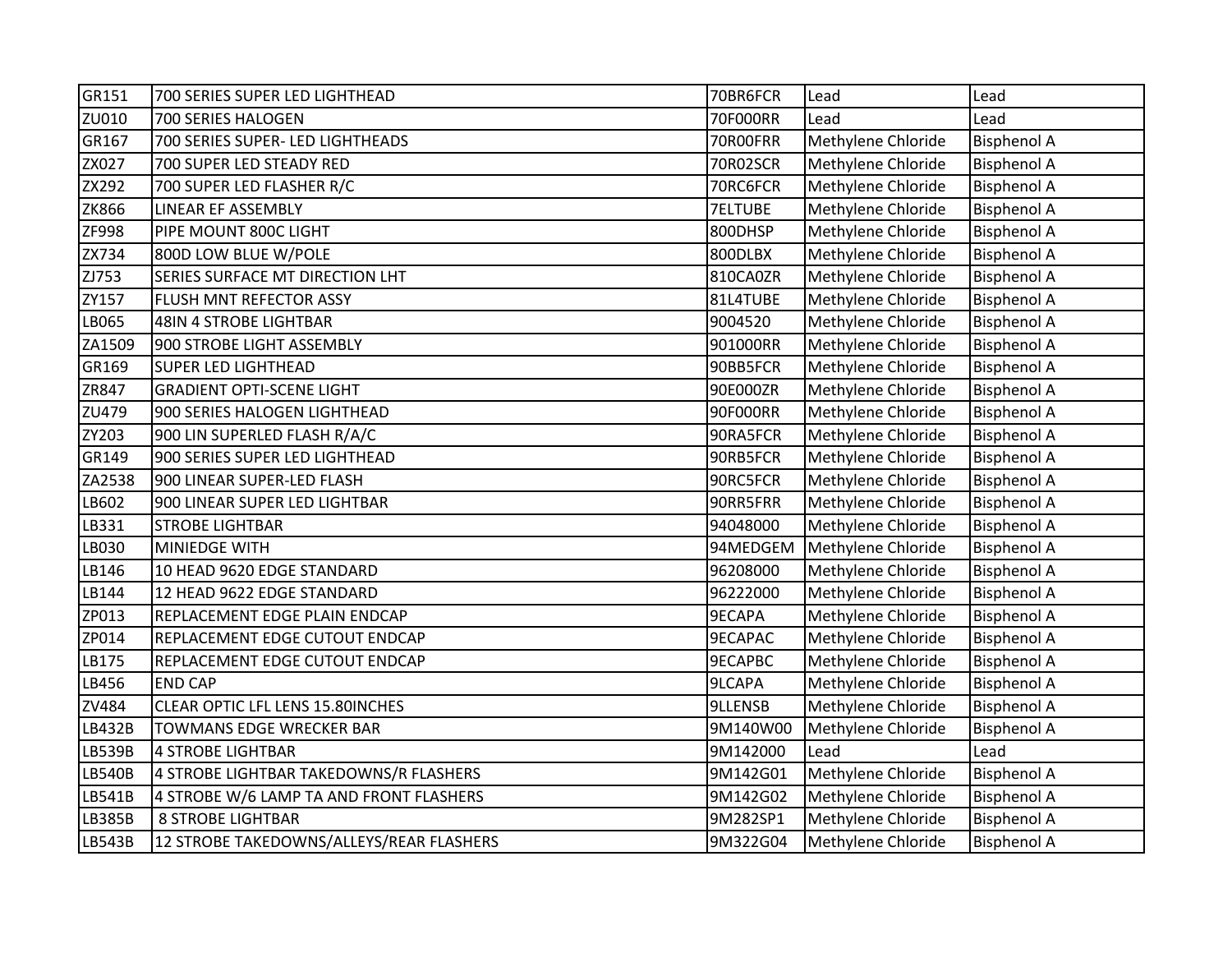| ZQ966         | REPLACEMENT POWER SUPPLY FOR 9M SERIES                | <b>9M4S</b>     | Methylene Chloride | <b>Bisphenol A</b> |
|---------------|-------------------------------------------------------|-----------------|--------------------|--------------------|
| LB554         | <b>LIGHTBAR END CAP</b>                               | 9MCAPA          | Lead               | Lead               |
| LB646         | <b>SERIES REPLACEMENT LENS KITS</b>                   | 9MLENKT1        | Methylene Chloride | <b>Bisphenol A</b> |
| <b>LB537B</b> | 4 STROBE MINI LIGHTBAR                                | 9MME4DW         | Methylene Chloride | <b>Bisphenol A</b> |
| <b>LB538B</b> | <b>6 STROBE MINI LIGHTBAR</b>                         | 9MME6DW         | Methylene Chloride | <b>Bisphenol A</b> |
| <b>DL449</b>  | 9M 4 STROBE PERMANENT MOUNT                           | 9MMEDGEP        | Methylene Chloride | <b>Bisphenol A</b> |
| ZO104         | <b>SCAN LOCK CABLE</b>                                | 9MSCANLK        | Methylene Chloride | <b>Bisphenol A</b> |
| ZR745         | TAKEDOWN FOR THE 9M LIGHTBAR                          | 9MTD1           | Lead               | Lead               |
| ZV420         | <b>ULTRA ENDCAP</b>                                   | 9UCAPA          | Lead               | Lead               |
| ZP425         | ULTRA ALLEY ENDCAP                                    | <b>9UCAPBC</b>  | Lead               | Lead               |
| LB605         | CORNER FILTER F/ USE WITH CLR ENDCAP                  | <b>9UECFILA</b> | Lead               | Lead               |
| ZX333         | ULTRA LENS 17.375 IN                                  | <b>9ULENSA</b>  | Lead               | Lead               |
| <b>BU027</b>  | <b>CORNER STROBE FLASHTUBE</b>                        | <b>9UTUBE</b>   | Lead               | Lead               |
| <b>BU033</b>  | REPLACEMENT HIDEAWAY STROBE BULB                      | A10HC           | Lead               | Lead               |
| ZA630         | A441A AMP CONNECTOR AND PINS                          | A441A           | Lead               | Lead               |
| ZA3737        | AMBER AMBULANCE FLASHER                               | AFM1660         | Lead               | Lead               |
| <b>SK008</b>  | REMOTE SWITCH F/ ALPHA 12Q SIREN                      | ALPHA1          | Lead               | Lead               |
| <b>SK007</b>  | <b>VOLUNTEER REMOTE SIREN AMP</b>                     | ALPHA12Q        | Methylene Chloride | <b>Bisphenol A</b> |
| ZG253         | ALPHA REMOTE 12VDC SIREN                              | ALPHA12R        | Methylene Chloride | <b>Bisphenol A</b> |
| SK211         | ALPHA 100 WATT SIREN                                  | ALPHA12S        | Methylene Chloride | <b>Bisphenol A</b> |
| SK1001        | <b>SPEAKER SWITCH</b>                                 | ALPHA3          | Methylene Chloride | <b>Bisphenol A</b> |
| <b>SK089</b>  | ALPHA SL REMOTE SIREN                                 | <b>ALPHASL</b>  | Methylene Chloride | <b>Bisphenol A</b> |
| <b>DL006</b>  | <b>AVENGER II SOLO</b>                                | AVC21BB         | Methylene Chloride | <b>Bisphenol A</b> |
| DL1002        | AVENGER II DUO COMBINATION LINEAR/TIR SUPER-LED LIGHT | AVC22EE         | Lead               | Lead               |
| <b>DL194</b>  | <b>AVENGER DASHLIGHT SINGLE</b>                       | AVN1A           | Lead               | Lead               |
| <b>DL195</b>  | AVENGER DASHLIGHT DUAL                                | AVN2AA          | Lead               | Lead               |
| <b>RL074</b>  | LED TAILBOARD LIGHTING                                | <b>B6MMRRP</b>  | Lead               | Lead               |
| <b>SK006</b>  | <b>BETA SIREN</b>                                     | BETA1           | Lead               | Lead               |
| ZP127         | MOTORCYCLE BOX/BAG MOUNT SIREN W/ PA                  | BETA112R        | Methylene Chloride | <b>Bisphenol A</b> |
| ZX752         | 100 WATT 24VDC EUROPE                                 | BETA124E        | Methylene Chloride | <b>Bisphenol A</b> |
| SE013         | <b>SIREN AMPLIFIER</b>                                | <b>BL627</b>    | Lead               | Lead               |
| <b>BU091</b>  | STOP TAIL TURN REPL BULB                              | BRAKTL12        | Lead               | Lead               |
| LB1040        | <b>EXPANSION MOD</b>                                  | CANEM16         | Lead               | Lead               |
| <b>SK097</b>  | <b>CENCOM REMOTE SIREN</b>                            | <b>CCSRN</b>    | Methylene Chloride | <b>Bisphenol A</b> |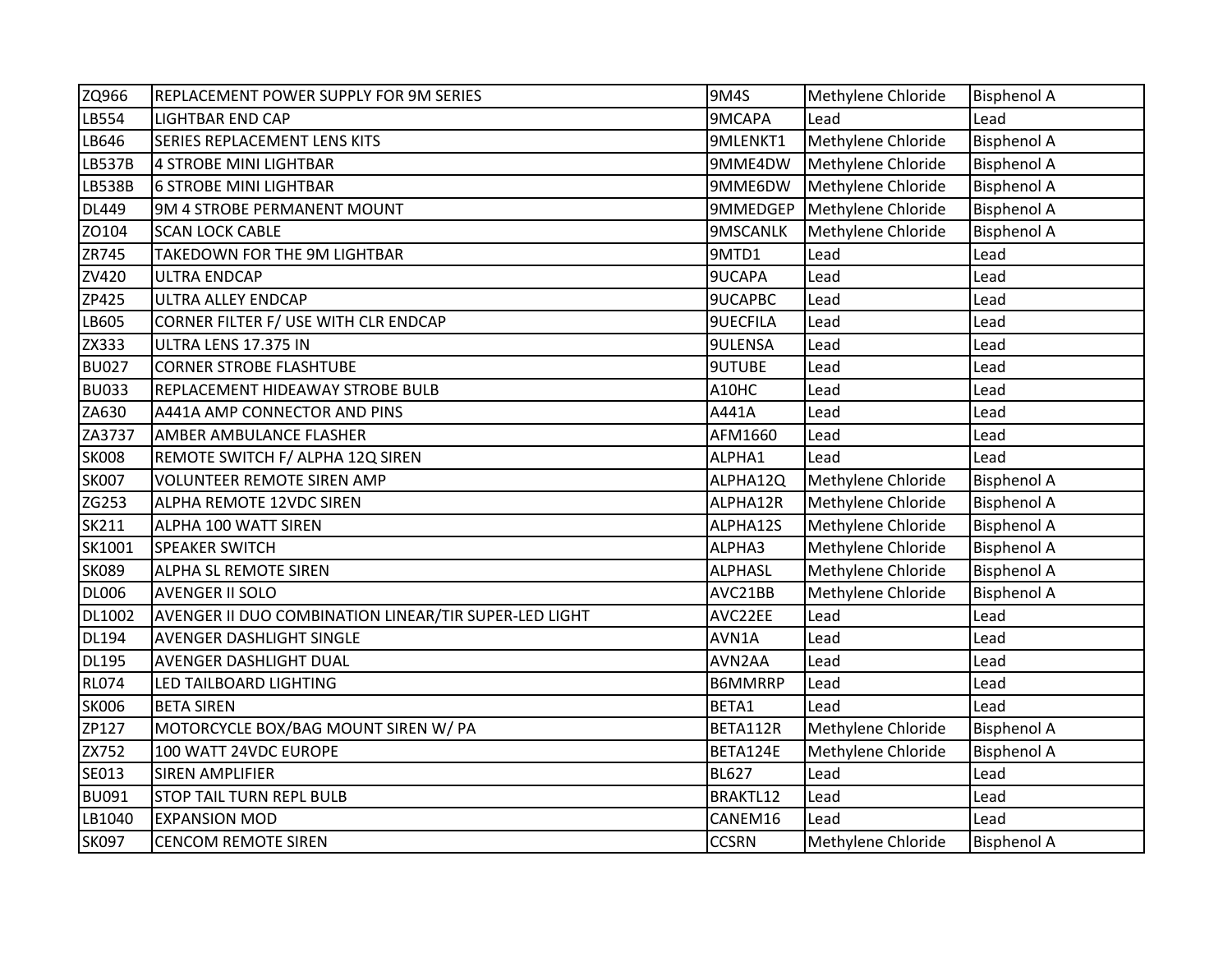| ZV740        | <b>CENCOM SIREN SYSTEM</b>              | CCSRN3            | Methylene Chloride | <b>Bisphenol A</b> |
|--------------|-----------------------------------------|-------------------|--------------------|--------------------|
| LB1041       | <b>CENCOM SAPPHIRE SIREN CONTROL</b>    | CCSRN4            | Methylene Chloride | <b>Bisphenol A</b> |
| LB1042       | DUAL SIREN AMPLIFIER                    | CCSRN4DA          | Methylene Chloride | <b>Bisphenol A</b> |
| LB1043       | CANPORT W/CANCTL7 & CCSK1               | CCSRN5            | Methylene Chloride | <b>Bisphenol A</b> |
| ZV223        | CENCOM 2 SIREN W/TA MODULE              | <b>CCSRNTA2</b>   | Lead               | Lead               |
| LB243        | <b>RESPONDER II ROTATOR FILTER</b>      | <b>CFA</b>        | Methylene Chloride | <b>Bisphenol A</b> |
| ZF390        | <b>COMPARTMENT LIGHT</b>                | <b>CL25C</b>      | Methylene Chloride | <b>Bisphenol A</b> |
| <b>DL080</b> | <b>DUAL SPEED CADET</b>                 | <b>CR212GM</b>    | Methylene Chloride | <b>Bisphenol A</b> |
| <b>DL084</b> | DUAL SPEED CADET HALF DOME FILTER       | CRCAPA            | Methylene Chloride | <b>Bisphenol A</b> |
| ZP374        | <b>COMPACT 2 OUTLET POWER SUPPLY</b>    | CS220             | Lead               | Lead               |
| ZR674        | 2-OUTLET POWER SUPPLY                   | CS225             | Lead               | Lead               |
| ZP247        | POWER SUPPLY FOR LB567                  | CS240             | Methylene Chloride | <b>Bisphenol A</b> |
| ZN977        | 4 OUTLET POWER SUPPLY                   | CS450             | Methylene Chloride | <b>Bisphenol A</b> |
| GR008        | 6 OUTLET 50 WATT STROBE POWER SUPPLY    | CS650             | Methylene Chloride | <b>Bisphenol A</b> |
| GR006        | <b>60W REMOTE POWER SUPPLY</b>          | <b>CSP660</b>     | Methylene Chloride | <b>Bisphenol A</b> |
| GR007        | 90W HEAVY DUTY REMOTE POWER SUPPLY      | <b>CSP690</b>     | Methylene Chloride | <b>Bisphenol A</b> |
| ZY571        | 8-OUTLET POWER SUPPLY 180 WATT          | CSP8180           | Methylene Chloride | <b>Bisphenol A</b> |
| GR208        | DOMINATOR TWO HEAD WARNING              | D <sub>2</sub> AA | Methylene Chloride | <b>Bisphenol A</b> |
| GR209        | DOMINATOR FOUR HEAD WARNING LIGHT       | D4AAAA            | Methylene Chloride | <b>Bisphenol A</b> |
| ZY174        | 4 HEAD SUPER LED DOMINATOR LIGHT        | D4RARA            | Methylene Chloride | <b>Bisphenol A</b> |
| ZN167        | <b>D6 DOMINATOR 6-LED</b>               | D6BBBBBB          | Lead               | Lead               |
| GR323        | <b>DOMINATOR 8 HEAD</b>                 | D808000           | Methylene Chloride | <b>Bisphenol A</b> |
| ZY569        | DOMINATOR 8 SUPER-LED T/A 3B/2A/3R      | D833200           | Methylene Chloride | <b>Bisphenol A</b> |
| ZA2377       | DOMINATOR 8 SUPER-LED 4R/4B             | D844000           | Methylene Chloride | <b>Bisphenol A</b> |
| <b>DL079</b> | REPLACEMENT DOME FOR WHELEN 2000 SERIES | DH2000B           | Methylene Chloride | <b>Bisphenol A</b> |
| ZA672        | MINI MAX STROBE ASSEMBLY                | <b>DIRECTIO</b>   | Methylene Chloride | <b>Bisphenol A</b> |
| <b>DL016</b> | LOW PROFILE SINGLE STROBE               | <b>DKPSA</b>      | Methylene Chloride | <b>Bisphenol A</b> |
| ZV702        | DASH KING S/C DUAL STROBE               | <b>DKPSSBB</b>    | Methylene Chloride | <b>Bisphenol A</b> |
| GR103        | <b>REMOTE SINGLE DASH KING</b>          | <b>DKRSA</b>      | Methylene Chloride | <b>Bisphenol A</b> |
| GR102        | REMOTE DASH KING DOUBLE                 | <b>DKRSSBB</b>    | Methylene Chloride | <b>Bisphenol A</b> |
| <b>DL090</b> | DASH KING SPLIT LENS                    | <b>DKSLAC</b>     | Methylene Chloride | <b>Bisphenol A</b> |
| <b>DL098</b> | TN SERIES DASHLIGHT                     | <b>DL098A</b>     | Methylene Chloride | <b>Bisphenol A</b> |
| <b>DL099</b> | SERIES DASHLIGHT DUAL                   | DL099AA           | Methylene Chloride | <b>Bisphenol A</b> |
| <b>DL051</b> | REPLACEMENT DOME FOR WHELEN STROBE      | <b>DL2000A</b>    | Methylene Chloride | <b>Bisphenol A</b> |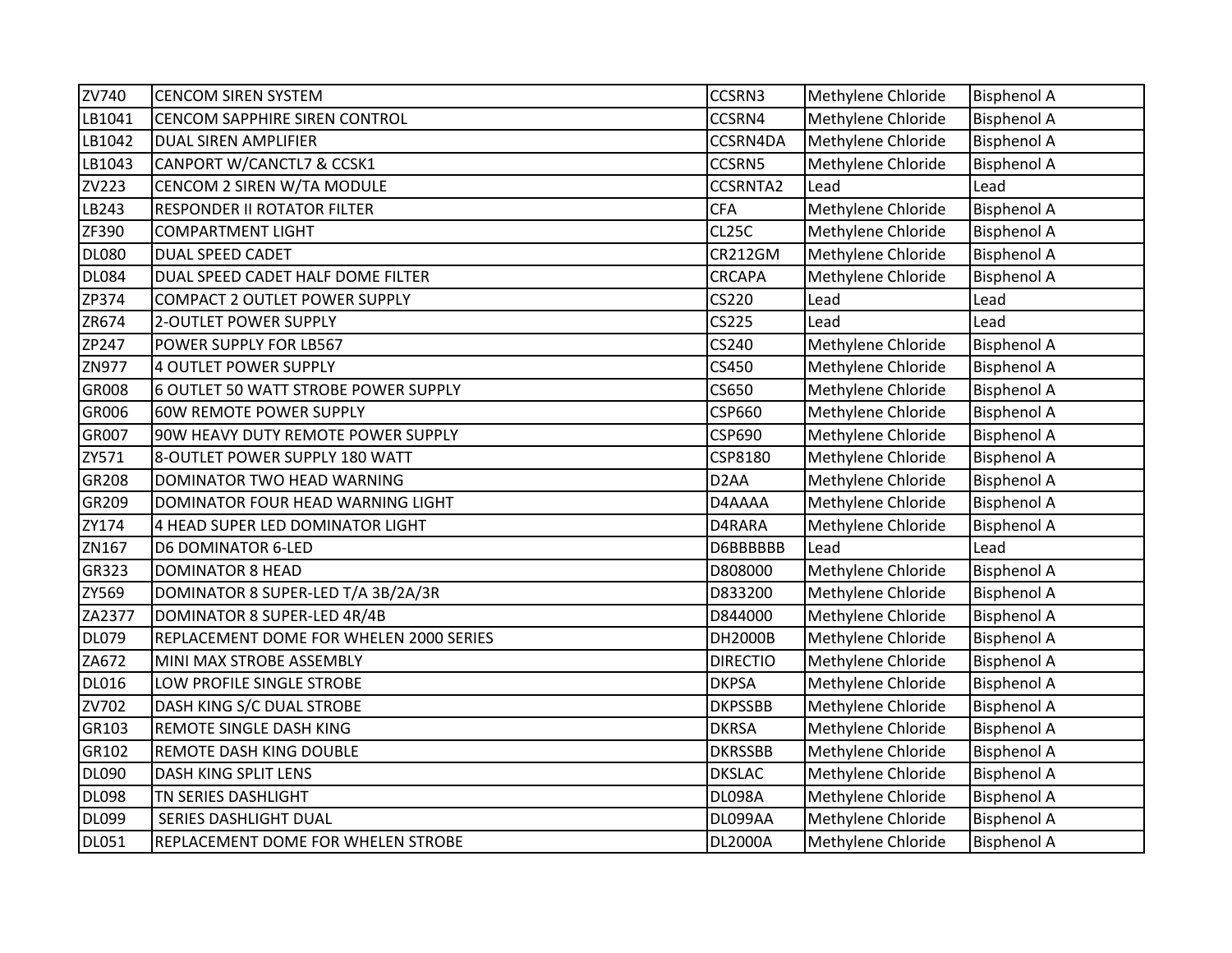| GR035         | LOW PROFILE REMOTE DASHMISER II STROBE                      | DM2SLAA        | Methylene Chloride | <b>Bisphenol A</b> |
|---------------|-------------------------------------------------------------|----------------|--------------------|--------------------|
| ZS337         | DASHMISER PLUS II REMOTE STROBES                            | DM2SLRB        | Methylene Chloride | <b>Bisphenol A</b> |
| <b>DL069</b>  | THE DASHMISER PLUS STROBE DASHLIGHT                         | DMP1SA         | Methylene Chloride | <b>Bisphenol A</b> |
| <b>DL070</b>  | <b>DASHMISER PLUS II</b>                                    | DMP2SAA        | Methylene Chloride | <b>Bisphenol A</b> |
| LB1092        | DOMINATOR PLUS 8 LINZ6 SUPER-LED                            | DP844000       | Methylene Chloride | <b>Bisphenol A</b> |
| <b>LB407R</b> | REPL EDGE BLACK LENS DIVIDER GASKET ASSEMBLY                | <b>EDIVIDE</b> | Lead               | Lead               |
| ZP012         | <b>REPL EDGE LENS PIECE</b>                                 | <b>ELENSA</b>  | Lead               | Lead               |
| <b>SK176</b>  | <b>EPSILON SIREN</b>                                        | EPSL1          | Lead               | Lead               |
| <b>SK177</b>  | EPSILON 2 ECONOMY SIREN/ 6 SWITCH COMBO                     | EPSL2S6        | Lead               | Lead               |
| <b>SK217</b>  | <b>EPSILON SERIES SIREN</b>                                 | EPSL2S9        | Lead               | Lead               |
| GR115         | 15 FOOT EXTENTION CABLE FOR STROBE HEADS                    | <b>EXT15</b>   | Methylene Chloride | <b>Bisphenol A</b> |
| ZA310         | <b>20 FT CABLE WITH PIN CONNECTORS</b>                      | <b>EXT20</b>   | Methylene Chloride | <b>Bisphenol A</b> |
| ZA2371        | 5FT 2C-18 EXT CABLE AMP/AMP                                 | EXT2C05A       | Methylene Chloride | <b>Bisphenol A</b> |
| ZA2372        | 15FT 2C-18 EXT CABLE AMP/AMP                                | EXT2C15A       | Methylene Chloride | <b>Bisphenol A</b> |
| GR114         | <b>CABLE FOR STROBE HEAD</b>                                | EXT5           | Methylene Chloride | <b>Bisphenol A</b> |
| ZA3893        | <b>CUSTOM CONFIGURED FREEDOM BAR</b>                        | FC8JJJJ        | Methylene Chloride | <b>Bisphenol A</b> |
| <b>GR378</b>  | 4 INCH ROUND SUPER LED FOG DRIVING LIGHT ASSEMBLY 2010-2012 | FDCT10BR       | Methylene Chloride | <b>Bisphenol A</b> |
| ZX309         | 4IN EXTEND LED FOG LIGHT                                    | FEDC062R       | Methylene Chloride | <b>Bisphenol A</b> |
| ZP016         | FHEADLAP MODEL F HEAD LOW AMBER                             | FHEADLAP       | Methylene Chloride | <b>Bisphenol A</b> |
| ZV735         | <b>CUSTOM FREEDOM LIGHTBAR</b>                              | <b>FL2RRRR</b> | Methylene Chloride | <b>Bisphenol A</b> |
| ZX056         | FREEDOM LIGHTBAR 2 HEAD LED KIT                             | <b>FLDBR</b>   | Methylene Chloride | <b>Bisphenol A</b> |
| GR118         | LED FLATLIGHTER                                             | <b>FLLEDAA</b> | Methylene Chloride | <b>Bisphenol A</b> |
| LB620         | 72IN NFPA SQUARE ENDS                                       | FN72QLED       | Methylene Chloride | <b>Bisphenol A</b> |
| LB106         | 72IN NFPA ULTRA FREEDOM LIGHT BAR                           | FN72VLED       | Methylene Chloride | <b>Bisphenol A</b> |
| LB621         | FREEDOM MINI NFPA LIGHTBAR PAIR                             | <b>FNMINI</b>  | Lead               | Lead               |
| ZY552         | MINI FREEDOM LIGHTBAR W/PERMANENT MOUNT                     | FT8AAAAF       | Methylene Chloride | <b>Bisphenol A</b> |
|               | MINI EDGE ULTRA FREEDOME FRONT FACING                       |                |                    |                    |
| LB158         | PERMANENT MOUNT LIGHTBAR                                    | FT8RR00F       | Lead               | Lead               |
| LB150         | EDGE ULTRA FREEDOM FW WE CAN SERIES SUPER LED LIGHTBAR      | FW4BBRR        | Methylene Chloride | <b>Bisphenol A</b> |
| LB606         | EDGE ULTRA FREEDOM FW WECAN SERIES SUPER LED LIGHTBAR       | FW8****        | Methylene Chloride | <b>Bisphenol A</b> |
| ZT471         | GUARDIAN G1 90 MAG MOUNT KIT                                | G1MM90         | Methylene Chloride | <b>Bisphenol A</b> |
| LB282         | <b>GUARDIAN MINI</b>                                        | G2MA           | Methylene Chloride | <b>Bisphenol A</b> |
| <b>SK181</b>  | 100 WATT SIREN                                              | GAMMA2         | Methylene Chloride | <b>Bisphenol A</b> |
| LB1046        | <b>LEGACY DUO BAR</b>                                       | GB2DEDE        | Lead               | Lead               |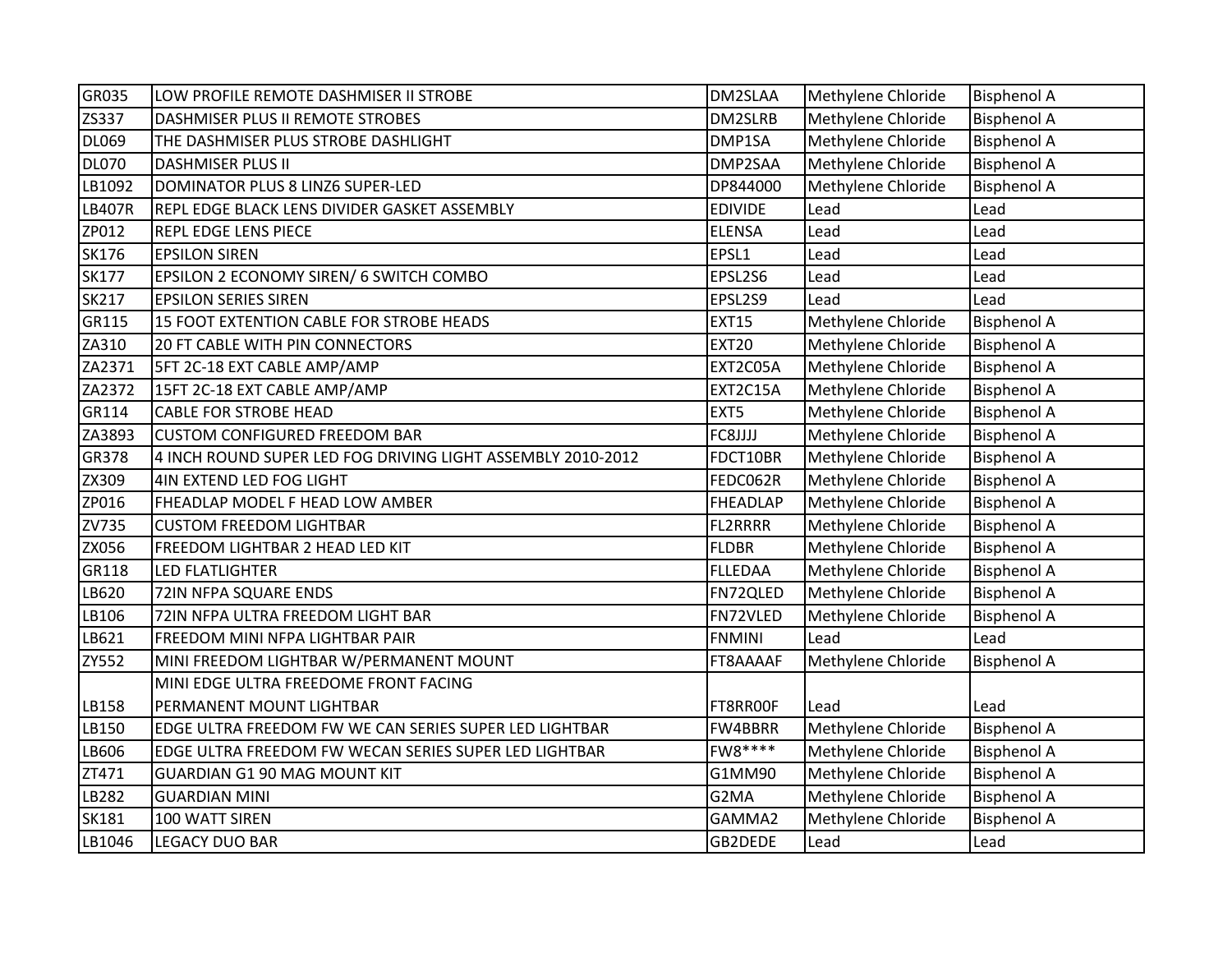| <b>VE1422</b> | LEGACY GB WECAN DUO+ COLOR SERIES SUPER-LED LTBAR     | GB2SP3J         | Methylene Chloride | <b>Bisphenol A</b>       |
|---------------|-------------------------------------------------------|-----------------|--------------------|--------------------------|
| LB1047        | LEGACY DUO 48"BAR BR716                               | GB8DEDE         | Methylene Chloride | <b>Bisphenol A</b>       |
| GR171         | OUTLET 50 WATT POWER SUPPLY                           | GR171           | Methylene Chloride | <b>Bisphenol A</b>       |
| GR174         | OUTLET 90 WATT POWER SUPPLY                           | GR174           | Methylene Chloride | <b>Bisphenol A</b>       |
| GR175         | OUTLET 180 WATT POWER SUPPL                           | GR175           | Methylene Chloride | <b>Bisphenol A</b>       |
| GR227         | 4 OUTLET 50 WATT POWER SUPPLY                         | GR227           | Methylene Chloride | <b>Bisphenol A</b>       |
| <b>GR228</b>  | <b>GALLS 4 OUTLET 75 WATT POWER SUPPLY</b>            | GR228           | Methylene Chloride | <b>Bisphenol A</b>       |
| GR229         | GALLS 6 OUTLET 60 WATT POWER SUPPLY                   | GR229           | Methylene Chloride | <b>Bisphenol A</b>       |
| GR230         | <b>GALLS 6 OUTLET 90 WATT POWER SUPPLY</b>            | GR230           | Methylene Chloride | <b>Bisphenol A</b>       |
| GR231         | GALLS 8 OUTLET 180 WATT POWER SUPPLY                  | GR231           | Methylene Chloride | <b>Bisphenol A</b>       |
| GR309         | <b>GALLS SURFACE MOUNT LED LIGHTS</b>                 | GR309A          | Methylene Chloride | <b>Bisphenol A</b>       |
|               |                                                       |                 | Diisononyl         |                          |
| AP795         | RES Q LINK PERSONAL LOCATOR BEACON                    | 2881            | Phthalate (DINP)   | Bisphenol A (BPA)        |
| <b>BB298</b>  | E & E BUFFLE BAG                                      | 157-001         | Phthalate (DEHP)   |                          |
| <b>BB373</b>  | <b>CONDOR EDC BAG</b>                                 | 156-001         | Phthalate (DEHP)   |                          |
| <b>BB537</b>  | CONDOR COLOSSUS DUFFLE BAG                            | 161-002         | Phthalate (DEHP)   |                          |
|               |                                                       | 201147-         |                    |                          |
| <b>BF274</b>  | CONDOR ENFORCER RELEASEABLE PLATE CARRIER             | $001-L$         | Phthalate (DEHP)   |                          |
| <b>BG020</b>  | <b>3-DAY ASSAULT PACK</b>                             | 125-002         | Phthalate (DEHP)   |                          |
| BG1051        | <b>CENTURION DUFFEL BAG</b>                           | 111094-001      | Phthalate (DEHP)   |                          |
| <b>BG1170</b> | CONDOR TACTICAL BRIEF CASE                            | 153-002         | Phthalate (DEHP)   |                          |
| <b>BG1333</b> | <b>CONDOR TREKKER PACK</b>                            | 111134-002      | Phthalate (DEHP)   |                          |
| <b>BG1335</b> | MEDIUM ASSAULT PACK                                   | 129-003         | Phthalate (DEHP)   |                          |
| <b>BG504</b>  | <b>URBAN GO PACK</b>                                  | 147-001         | Phthalate (DEHP)   |                          |
| <b>BL376</b>  | <b>CONDOR CROSSDRAW VEST</b>                          | CV-001          | Phthalate (DEHP)   |                          |
| <b>BP165</b>  | CONDOR MODULAR OPERATOR PLATE CARRIER                 | MOPPC-007       | Phthalate (DEHP)   |                          |
| <b>BW551</b>  | VAULT TRI-FOLD WALLET                                 | 235-002         | Phthalate (DEHP)   |                          |
| EW269         | GALLS GOGGLE W/ REPLACEABLE LENS                      | 5914 BLK        | Nickel (Metallic)  | Bisphenol A (BPA)        |
| EW270         | BOLLE ANACONDA TNS SUNGLASS BLK FRAME POLARIZED GLASS | 10338           | Nickel (Metallic)  | Bisphenol A (BPA)        |
| <b>EW330</b>  | RADIANS PERFORMANCE EARMUFFS/SMOKE LENS, KIT          | <b>SLRV0120</b> | Nickel (Metallic)  | Bisphenol A (BPA)        |
| <b>EW354</b>  | SAS NSX POLYCARBONATE EYEWEAR                         | 5343-50         | Nickel (Metallic)  | Bisphenol A (BPA)        |
| <b>EW356</b>  | SAS SAFETY LED INSPECTORS GLASSES                     | 5420            | Nickel (Metallic)  | <b>Bisphenol A (BPA)</b> |
| <b>EW377</b>  | <b>BOLLE SWAT TACTICAL EYEWEAR</b>                    | 40137           | Nickel (Metallic)  | <b>Bisphenol A (BPA)</b> |
| <b>EW378</b>  | BOLLE RANGER TACTICAL EYEWEAR RED FLASH               | 40141           | Nickel (Metallic)  | Bisphenol A (BPA)        |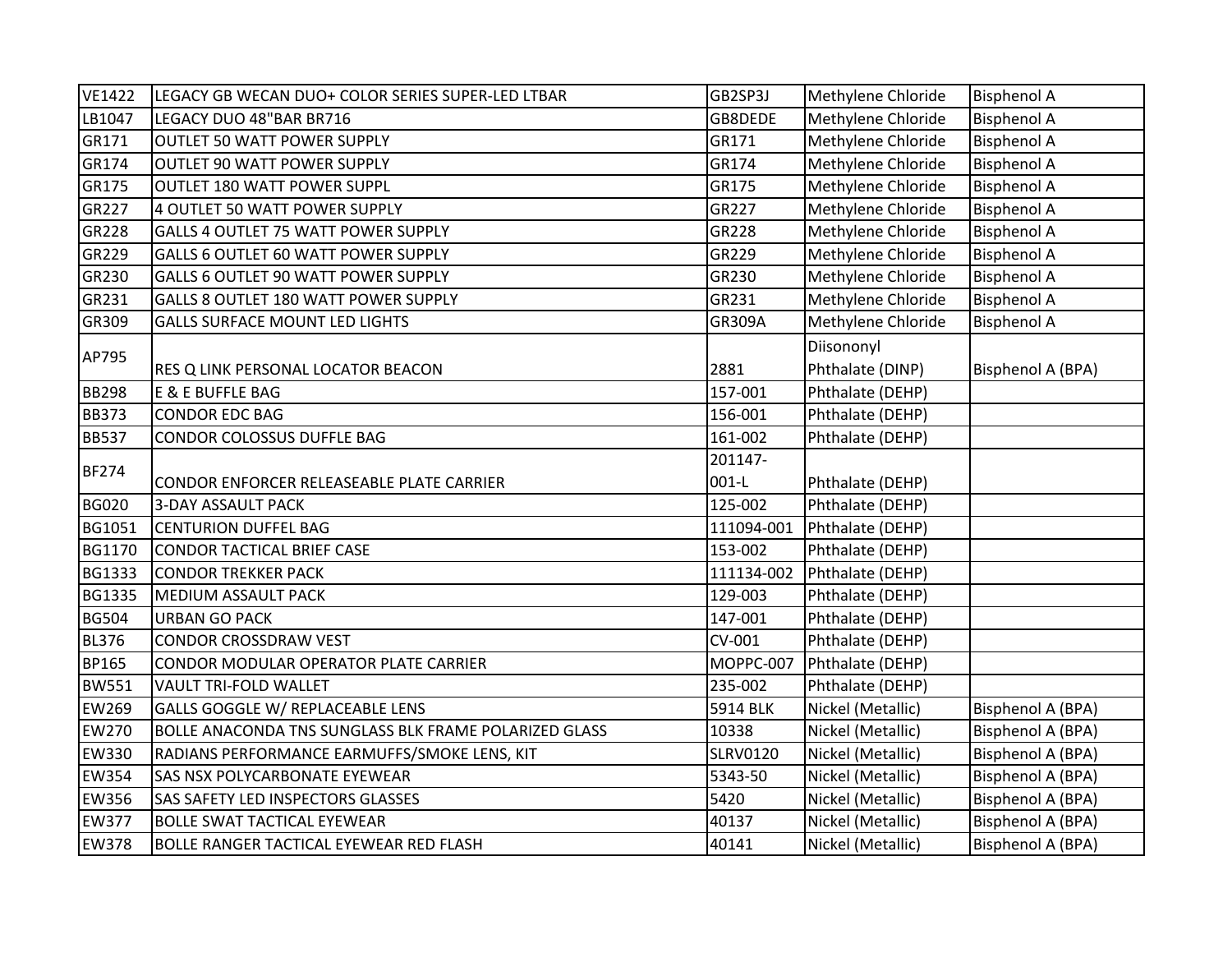| <b>EW379</b> | <b>BOLLE SENTINEL TACTICAL EYEWEAR</b>          | 40143            | Nickel (Metallic)             | <b>Bisphenol A (BPA)</b> |
|--------------|-------------------------------------------------|------------------|-------------------------------|--------------------------|
| <b>EW380</b> | <b>BOLLE ASSAULT TACTICAL EYEWEAR</b>           | 40148            | Nickel (Metallic)             | Bisphenol A (BPA)        |
| <b>EW384</b> | OAKLEY LENS CLEANING AND CARE KIT               | 07-012           | Nickel (Metallic)             | <b>Bisphenol A (BPA)</b> |
| <b>EW395</b> | <b>ESS TACTICAL XT GOGGLES</b>                  | 740-0243         | Nickel (Metallic)             | Bisphenol A (BPA)        |
| <b>EW397</b> | PAULSON A-TAC TACTICAL GOGGLES                  | 9500008          | Nickel (Metallic)             | Bisphenol A (BPA)        |
| <b>EW398</b> |                                                 | AO-57B           |                               |                          |
|              | <b>ISSUE SUNGLASSES</b>                         | -GOLD            | Nickel (Metallic)             | Bisphenol A (BPA)        |
| <b>EW437</b> | OAKLEY SI FLAK JACKET XLJ CE REPLACEMENT LENS   | 53-089           | Nickel (Metallic)             | Bisphenol A (BPA)        |
| EW462        | <b>OAKLEY SI GASCAN CERAKOTE SUNGLASSES</b>     | 53-109           | Nickel (Metallic)             | <b>Bisphenol A (BPA)</b> |
| EW471        | OAKLEY SI BALLISTIC CROSSHAIR WITH PRIZM LENSES | 004069-01        | Nickel (Metallic)             | Bisphenol A (BPA)        |
| <b>EW532</b> | ACID GAMBIT - BLACK/POLARIZED GRADIENT LENS     | <b>TSGG716</b>   | Nickel (Metallic)             | Bisphenol A (BPA)        |
| <b>EW533</b> |                                                 | SG611            |                               |                          |
|              | ACID GAMBIT TACTICAL EYEWEAR BLACK FRAMES       | <b>CLEAR</b>     | Nickel (Metallic)             | Bisphenol A (BPA)        |
| <b>EW534</b> |                                                 | TSBRG-           |                               |                          |
|              | BLADE RUNNER XL - BLACK POLARIZED GRADIENT LENS | XL716 BLK        | Nickel (Metallic)             | Bisphenol A (BPA)        |
| <b>EW535</b> | BLADE RUNNER XL - TACTICAL EYEWEAR              | <b>SBR-XL611</b> | Nickel (Metallic)             | Bisphenol A (BPA)        |
| <b>EW536</b> | DRAGON FIRE TACTICAL EYEWEAR                    | XDF61-G15        | Nickel (Metallic)             | Bisphenol A (BPA)        |
| <b>EW537</b> | FALCON - BLACK/POLARIZED GRADIENT LENS          |                  | TSFG716 BLK Nickel (Metallic) | <b>Bisphenol A (BPA)</b> |
| <b>EW538</b> | FALCON TACTICAL EYEWEAR BLACK FRAMES            | SF61-G15         | Nickel (Metallic)             | Bisphenol A (BPA)        |
| EW539        | FASTLINK TACTICAL EYEWEAR - BLACK FRAMES        | XFL61-G15        | Nickel (Metallic)             | Bisphenol A (BPA)        |
| EW541        | NOTCH TACTICAL EYEWEAR - BLACK FRAMES           | XN61-G15         | Nickel (Metallic)             | Bisphenol A (BPA)        |
| <b>EW543</b> | SHARP EDGE TACTICAL EYEWEAR BLACK FRAMES        | SSE61-G15        | Nickel (Metallic)             | Bisphenol A (BPA)        |
| <b>EW544</b> |                                                 | XH61-G15         |                               |                          |
|              | HAMEL - MULTICAM/G-15 LENS                      | -MC              | Nickel (Metallic)             | Bisphenol A (BPA)        |
| <b>EW624</b> | OAKLEY SI FLAK 2.0XL MATTE BLK W/GRY STANDARD   | 009188-16        | Nickel (Metallic)             | Bisphenol A (BPA)        |
|              |                                                 |                  |                               |                          |
| <b>EW629</b> |                                                 | <b>OAKOO9236</b> |                               |                          |
|              | <b>OAKLEY SI VALVE</b>                          | $-08$            | Nickel (Metallic)             | Bisphenol A (BPA)        |
| EW630        | <b>OAKLEY FIVE'S SQUARED</b>                    | 009238-15        | Nickel (Metallic)             | Bisphenol A (BPA)        |
|              |                                                 | 5501872          | Methyl Isobutyl               |                          |
| FE414        | FLAME RESIST WILDLAND SOFT COAT                 | <b>YEL LG</b>    | Ketone (MIBK)                 | Toluene                  |
| FE415        |                                                 | 7501872 GL       | Methyl Isobutyl               |                          |
|              | WILDLAND INDURA SOFT OVERPANT                   | <b>YEL LG</b>    | Ketone (MIBK)                 | Toluene                  |